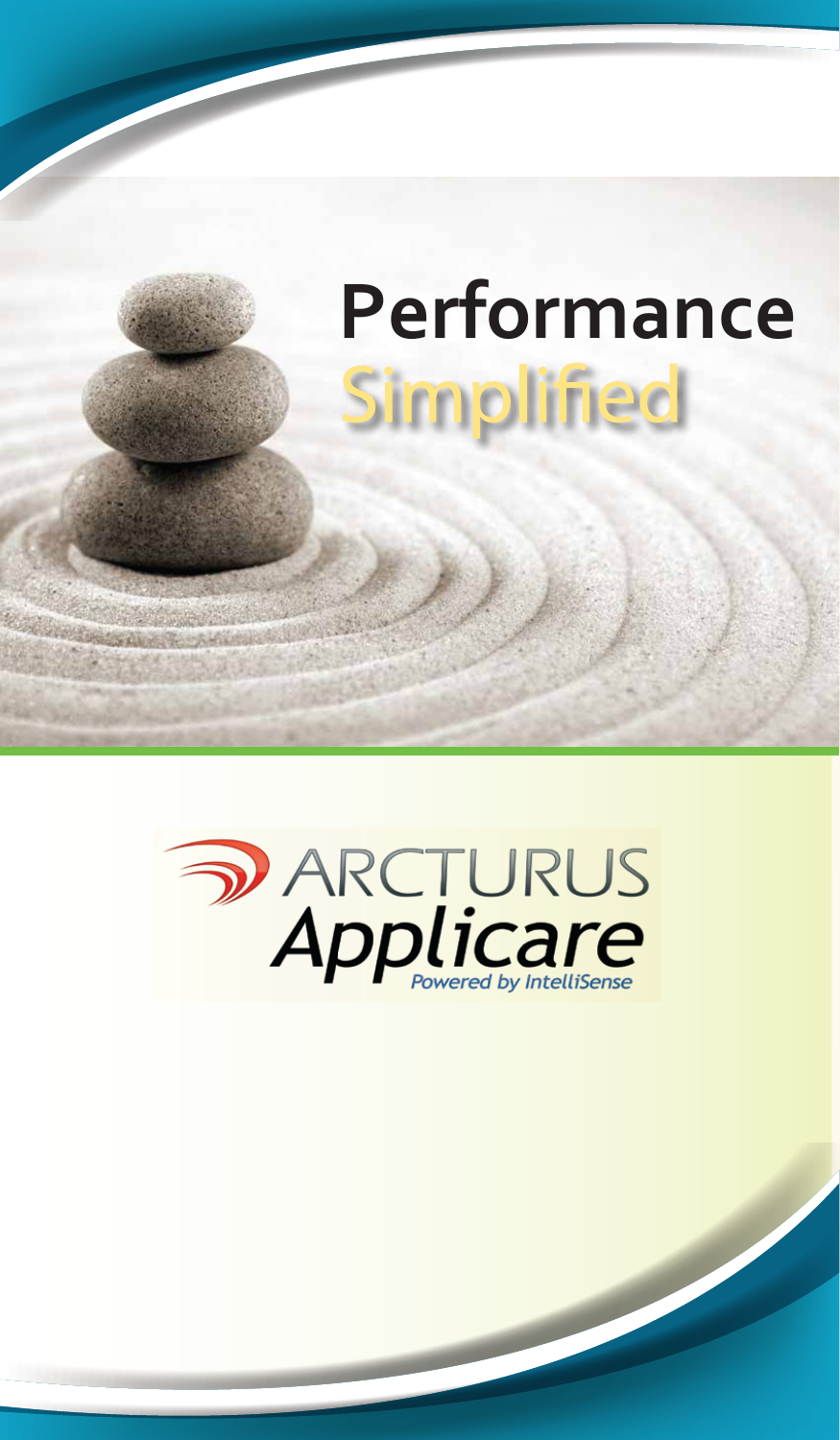Applicare is a Proactive Enterprise Application Performance Management suite designed by administrators and performance experts to improve performance, scalability and stability of mission-critical applications. Applicare not only monitors, analyzes and optimizes the performance<br>of your servers, it also provides timely advice about how to cure specific proble giving you the freedom to spend your time more productively.



Real-time processes leave no margin to recover from failure To manage these complex systems, IT teams have an increasing need for new tools that provide visibility, intelligent alryais and control.

#### Intelligent Performance Management

Applicare allows your IT staff to monitor, analyze and optimize the performance of your application & servers, and it also provides timely advice about how to cure specific problems and avoid costly failures. It does this all automatically, giving you the freedom to spend your time more productively.

With Applicare, there's no need to set thresholds. Applicare uses a built-in knowledge base and behavior profiling to determine which conditions can cause outages or a reduction in performance. Applicare can analyze thousands of matrices almost instantly, something that would take you significant time to do on your own. Applicare drills down to the transaction level in determining the root-cause and identifies the problematic transactions.

Applicare uses expert knowledge and best practices to identify performance issues with your configuration settings. With the click of a button you can kick-off a detailed analysis that would normally take weeks for an expert to achieve manually.

Applicare's unique approach of IntelliTrace - decides what to instrument and when, and IntelliSense - decides what transactions are rogue or outliers and automatically captures BTM level details on those, helps it keep the overhead significantly low compared to other tools.

### **Applicare Benefits**

 º Prevent problems and avoid outages rather than doing root cause analysis afterwards

º Get peak performance without spending days and nights on tuning

º Leverage built-in expert knowledge for lightning-fast problem detection and receive intelligent recommendations to resolve the issues

º Auto-detect performance bottlenecks, slow transactions, stuck thread and deadlocks in your production environment and get automated root cause analysis of performance degradation.

º Auto-detect memory leaks and the cause of memory leaks down to the exact code.

º Analyze detailed historical server information, even pre-crash conditions in case of a crash

º Get deep visibility into production applications

<sup>o</sup> Reduce Mean-Time-To-Repair significantly by getting the required details to resolve the issue on the first occurrence of the problem.

#### Automated Performance Tuning

A major problem that enterprises are facing is that extensive time and effort are required to align enterprise applications and application servers for optimum performance. Are you able to answer these essential performance tuning questions?

#### » What should be the optimum size of heap for your application's best performance?

» What should be the size of various generations (young, tenured, and perm) ?

» What collector works best for your environment (Concurrent, Parallel, Compacting or deterministic collectors etc..) ?

#### » How can I avoid lengthy garbage collection times and limit the pauses to an acceptable window?

Applicare can be your virtual performance expert and answer these questions for you. Applicare's inherent knowledge and decision-making capabilities transforms Java server tuning from an extremely complex task to one that entails just a few clicks.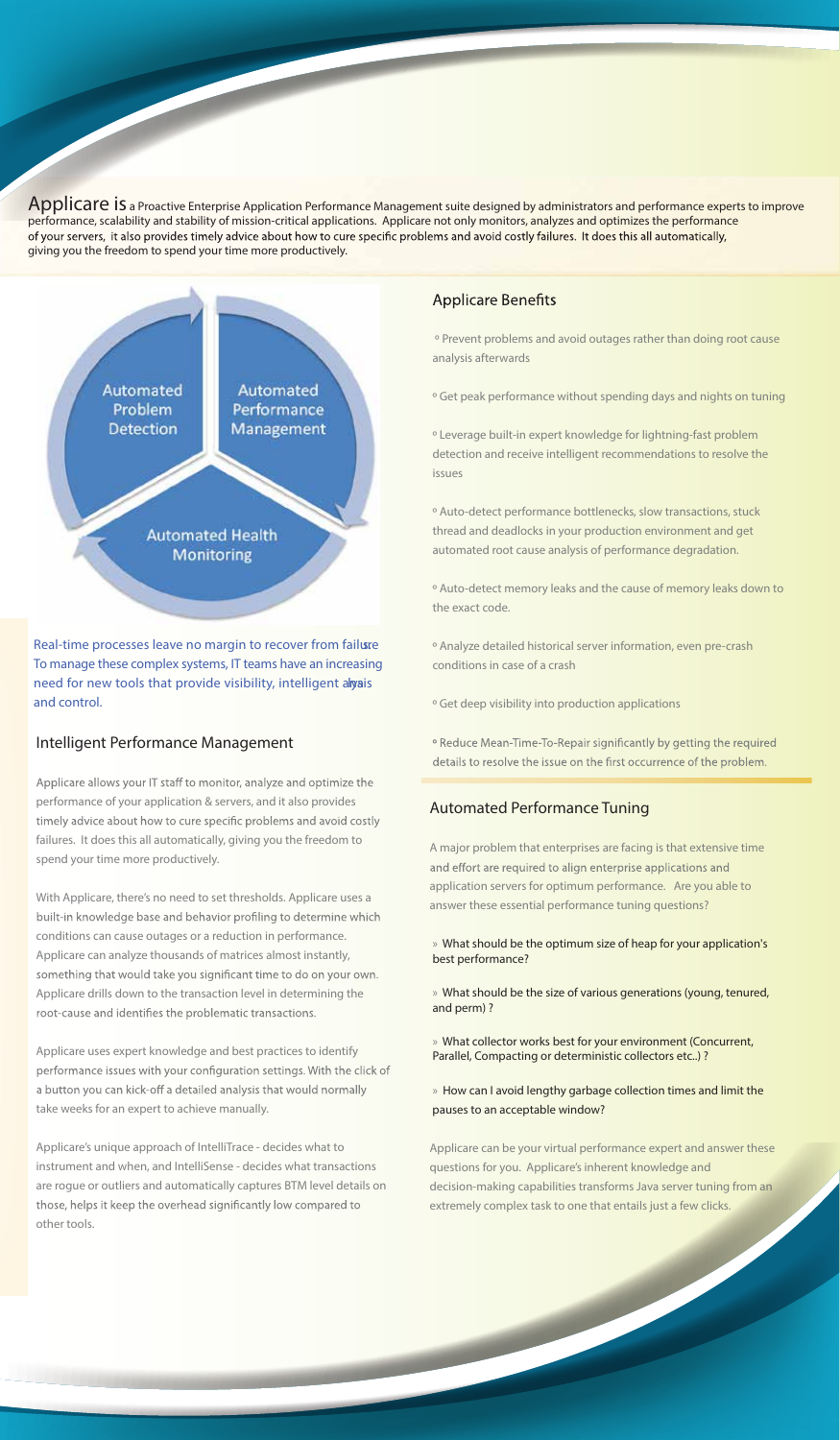# **APPLICARE FEATURES**

# Auto detect performance bottlenecks

Applicare auto-detects conditions that could cause server failure and transactions slowdowns with very high accuracy and advises of probable cause/s. Applicare gathers the required details to resolve an issue in the first occurrence of the problem itself, hence saving time otherwise needed to re-create the issue in a test environment. The result is significant time savings and reduction in down-time.

### Automated Capacity Determination

Applicare automates capacity determination and takes the guesswork out of sizing the application environment. No more spending days and nights struggling to identify the right JVM settings.

# 10 minutes install & seamless Integration

Applicare runs on it's own Java server instance and connects to Applicare agents to gather and analyze performance information. It is extremely easy to install and is very easy to integrate in your environment.

Applicare runs equally well in development and production environments. In fact, in most cases overhead is extremely low in 1-3 % range.

"About halfway through the development of a critical application we still had major performance issues. Teasing out the causes was slow and painful. Applicare was easy to stand up but powerful in its gathering and presentation of application performance data. Within hours of firing up Applicare the developers had enough information to deploy changes that led to very significant response time and application stability improvements. Highly recommended."

Gregory Beck ITF Engineer Buccaneer Computer Systems and Services



#### Instant Root Cause Analysis with IntelliSense

Applicare has a dual approach to finding the root cause for the issues, firstly it watches for patterns that can cause an outage and warns you beforethey actually do. Secondly Applicare IntelliSense builds the transaction behavior profile of the environment where it is deployed. It automatically detects the outliers and stores complete details for those transaction. Stored details include the path followed, time spent at each step and input arguments, resulting in identification of exact code segment that causes bottleneck.

IntelliSense is the unique combination of traditional APM and BTM. It reduces the need to store every single detail about every single transaction while still giving that level of details for the rogue transactions. IntelliSense is made to be always on and running in production.

Applicare also offers conventional BTM approach of storing details for every single transaction flowing through the system. Applicare BTM leverages IntelliTrace and thus have lower overhead than conventional BTM tools.

#### **Expert Configuration Analysis**

Applicare uses expert knowledge and best practices to identify performance issues with your configuration settings. With the click of a button you can kick-off a detailed analysis that would normally take weeks for an expert to achieve manually.